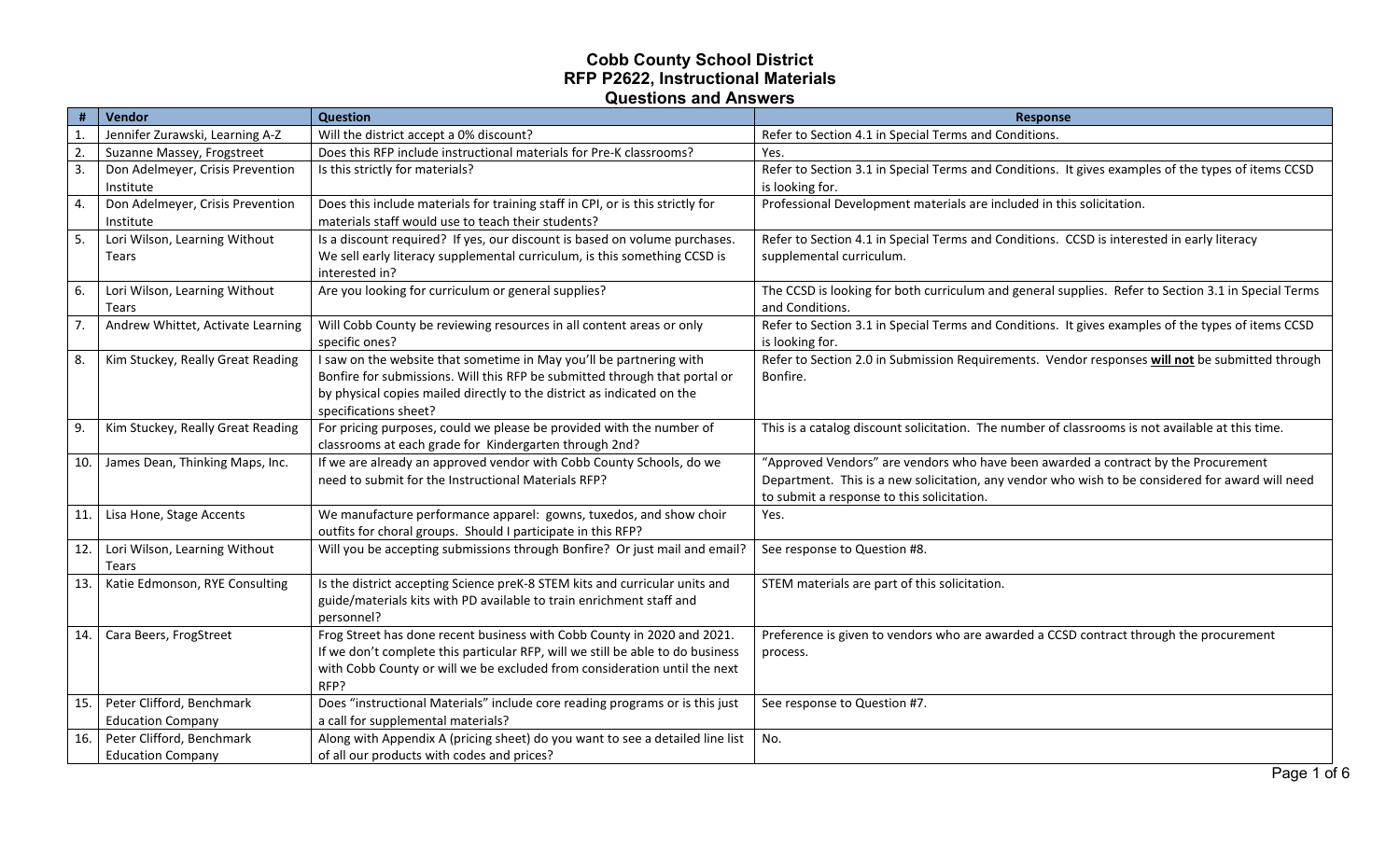|     | Vendor                                   | <b>Question</b>                                                                | <b>Response</b>                                                                                    |
|-----|------------------------------------------|--------------------------------------------------------------------------------|----------------------------------------------------------------------------------------------------|
|     | 17.   Katya Zakharova, Avant             | Would you please clarify if we should include 5 copies of the non-cost         | Only one copy is needed if submitted via email. However, per the submission requirements, you      |
|     | Assessment                               | sections of our proposal response (in addition to the original hard copy       | must still submit hard copies which must be received by 3:00 PM ET the next business day after the |
|     |                                          | response) if we send the response via email?                                   | proposal is due.                                                                                   |
|     | 18.   Katharine Bonasera, Center for the | Is this RFP to be on your approved vendor list?                                | See response to Question #10.                                                                      |
|     | <b>Collaborative Classroom</b>           |                                                                                |                                                                                                    |
| 19. | Katharine Bonasera, Center for the       | If individual schools or the district wish to purchase instructional materials | See response to Question #14.                                                                      |
|     | <b>Collaborative Classroom</b>           | for core instruction or intervention, must the vendor be on this list?         |                                                                                                    |
| 20. | Katharine Bonasera, Center for the       | Is it a non-negotiable to offer a discount on the products and/or services     | CCSD needs clarification before a response can be provided.                                        |
|     | <b>Collaborative Classroom</b>           | provided to be on the approved list?                                           |                                                                                                    |
| 21. | Katharine Bonasera, Center for the       | Are the expectations regarding discounts the same for for-profit and non       | Yes.                                                                                               |
|     | <b>Collaborative Classroom</b>           | profit organizations?                                                          |                                                                                                    |
| 22. | Katharine Bonasera, Center for the       | Is any type of materials review planned to vet the vendors that will be        | No.                                                                                                |
|     | Collaborative Classroom                  | approved for the list?                                                         |                                                                                                    |
| 23. | Maren Boulton, RYE Consulting            | Does this opportunity include Pre-K curriculum materials?                      | Yes.                                                                                               |
| 24. | Jennifer Pustejovsky, Perfection         | Can you clarify what is considered the print submission? I know the USB        | The non-cost print submission will include 1 original and 5 additional copies of the non-cost      |
|     | Learning                                 | Flash Drive should include the three sections below, but are the only          | proposal (including supporting documentation) and the required documents.                          |
|     |                                          | components due in print the Cost and Non Cost Proposals, sections 6.1-6.2?     |                                                                                                    |
|     | 25.   Katie Edmonson, RYE Consulting     | Does a potential bidder need to register anywhere in order to submit a         | Vendors do not need to register with the CCSD in order to submit a proposal for this solicitation. |
|     |                                          | proposal? With Cobb County or Bonfire?                                         | NOTE: Responses are to be submitted per the instructions in the solicitation document, NOT via     |
|     |                                          |                                                                                | Bonfire.                                                                                           |
| 26. | Laura Flavin, Davis Publications         | Are instructional materials for visual arts included in this bid?              | Yes.                                                                                               |
| 27  | Doug Smith, Capstone                     | Are electronic signatures allowed on documents that need to be signed?         | Since hard copies are required, an original signature should be included.                          |
| 28. | Doug Smith, Capstone                     | Is a Certificate of Insurance form required to be submitted with this RFP?     | No.                                                                                                |
| 29. | Carolyn Freeman, RYE Consulting          | If a company is providing supplemental instructional material (i.e. a          | Yes. However, per Special Terms and Conditions Section 8.0, "Alternate coverage may be evaluated   |
|     |                                          | subscription) and will not have any onsite work with the district, is          | and accepted prior to award."                                                                      |
|     |                                          | insurance required for this response?                                          |                                                                                                    |
| 30. | Carrie Rhodes, A Teaching                | On Attachment B, it states: Describe the procedures for setting up and         | The catalog would remain on the publisher's site.                                                  |
|     | Company                                  | maintaining a vendor-hosted catalog including log-in, price changes,           |                                                                                                    |
|     |                                          | product offerings, etc. Is it your intent that the catalog be hosted on a      |                                                                                                    |
|     |                                          | Cobb County Procurement site? Or can the catalog remain on the                 |                                                                                                    |
|     |                                          | publishers site?                                                               |                                                                                                    |
| 31. | Carrie Rhodes, A Teaching                | Do you want the materials listed under each of the categories on section       | No.                                                                                                |
|     | Company                                  | 3.0?                                                                           |                                                                                                    |
| 32. | Carrie Rhodes, A Teaching                | Would items be shipped directly to schools or to CCSD warehouse?               | Items may be shipped to any CCSD location.                                                         |
|     | Company                                  |                                                                                |                                                                                                    |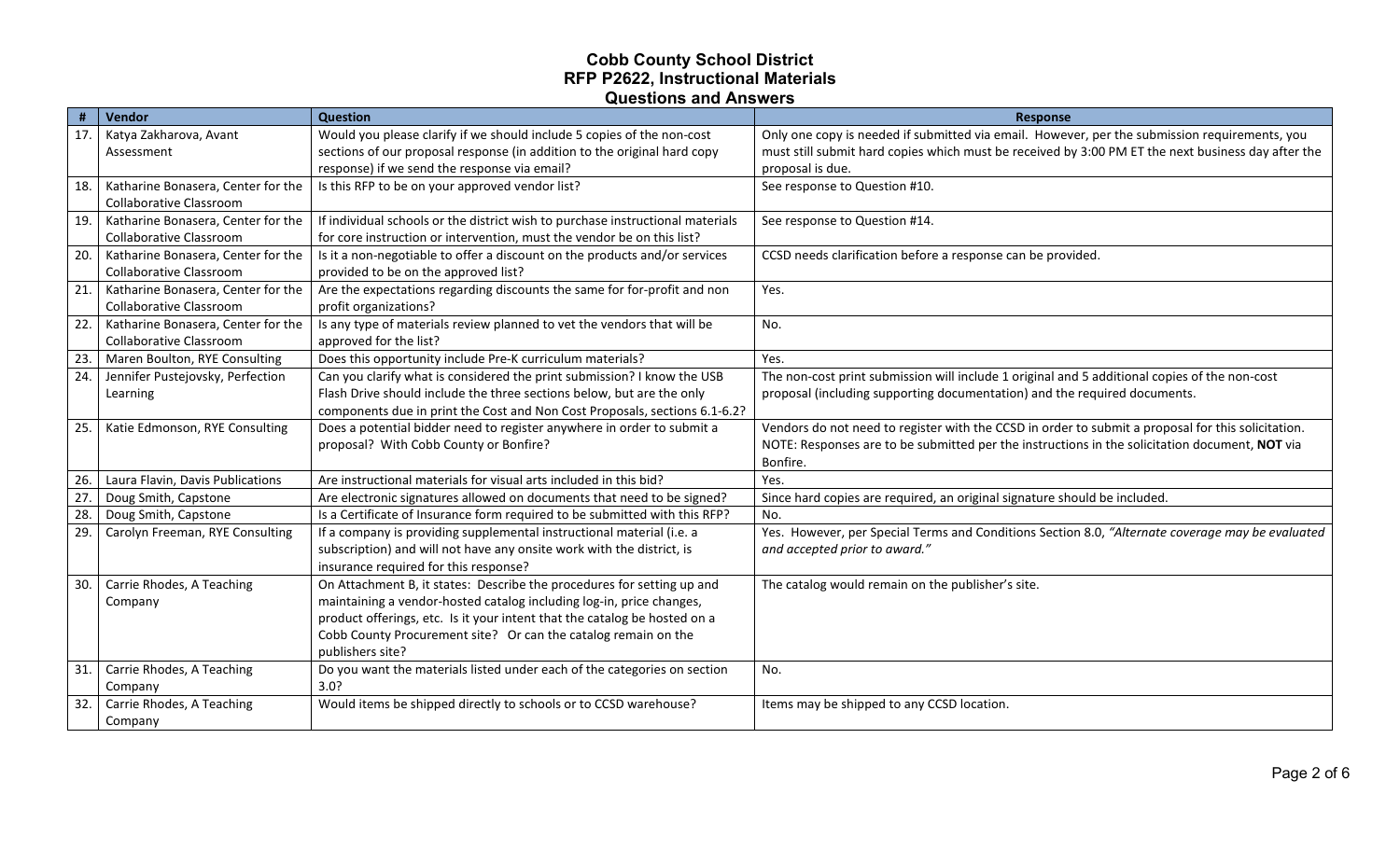|            | Vendor                                                                 | <b>Question</b>                                                                                                                                                                                                                                                                                                                                       | <b>Response</b>                                                                                                                                                   |
|------------|------------------------------------------------------------------------|-------------------------------------------------------------------------------------------------------------------------------------------------------------------------------------------------------------------------------------------------------------------------------------------------------------------------------------------------------|-------------------------------------------------------------------------------------------------------------------------------------------------------------------|
| 33.        | Carrie Rhodes, A Teaching                                              | Would you like all items submitted listed on the excel sheet attachment                                                                                                                                                                                                                                                                               | Discounts only.                                                                                                                                                   |
|            | Company                                                                | with the discounts given or is this a generic list of discount types?                                                                                                                                                                                                                                                                                 |                                                                                                                                                                   |
| 34.        | Collin Odell, Discovery Education                                      | In General Requirements 2.5, the RFP states, "The purchase of software                                                                                                                                                                                                                                                                                | The only online subscriptions under this solicitation are magazines, journals, and newspapers.                                                                    |
|            |                                                                        | licensing, and/or online subscription-based content is NOT part of this RFP."                                                                                                                                                                                                                                                                         |                                                                                                                                                                   |
|            |                                                                        | Also in Scope of Work 3.1.7, online subscriptions are listed as examples of                                                                                                                                                                                                                                                                           |                                                                                                                                                                   |
|            |                                                                        | periodicals. Does the RFP Scope of Work include online subscriptions like                                                                                                                                                                                                                                                                             |                                                                                                                                                                   |
|            |                                                                        | digital textbooks?                                                                                                                                                                                                                                                                                                                                    |                                                                                                                                                                   |
| 35.        | Jill Smith, TeachTown                                                  | Are software licenses allowed in tandem with printed requirements; would<br>we still meet the RFP requirements with an online/print hybrid curriculum                                                                                                                                                                                                 | Software is not part of this solicitation.                                                                                                                        |
|            |                                                                        | model?                                                                                                                                                                                                                                                                                                                                                |                                                                                                                                                                   |
| 36.        | Jill Smith, TeachTown                                                  | Is this RFP for printed materials only?                                                                                                                                                                                                                                                                                                               | Refer to Section 3.1 in Special Terms and Conditions. It gives examples of the types of items CCSD                                                                |
|            |                                                                        |                                                                                                                                                                                                                                                                                                                                                       | is looking for.                                                                                                                                                   |
| 37.        | Don Adelmeyer, Crisis Intervention                                     | In regard to the online catalog request on this RFP, do you need a specific                                                                                                                                                                                                                                                                           | Your company website would be considered an online catalog.                                                                                                       |
|            | Institute                                                              | online catalog, IE a PDF or word document, or is access to online ordering                                                                                                                                                                                                                                                                            |                                                                                                                                                                   |
|            |                                                                        | through our company website considered an online catalog as well?                                                                                                                                                                                                                                                                                     |                                                                                                                                                                   |
| 38.        | Scott Olson, Riverside Insights                                        | Will public schools in Cobb County only be able to purchase K-12                                                                                                                                                                                                                                                                                      | Preference is given to vendors who are awarded a CCSD contract through the procurement                                                                            |
|            |                                                                        | instructional materials in the categories identified in the Scope of Work                                                                                                                                                                                                                                                                             | process.                                                                                                                                                          |
|            |                                                                        | from vendors that are approved and/or awarded a contract through this                                                                                                                                                                                                                                                                                 |                                                                                                                                                                   |
|            |                                                                        | solicitation?                                                                                                                                                                                                                                                                                                                                         |                                                                                                                                                                   |
| 39.        | Christi Klingman, Nasco Education                                      | I have a question regarding the minimum. "Responses that contain                                                                                                                                                                                                                                                                                      | Yes.                                                                                                                                                              |
|            |                                                                        | minimum order amounts will not be accepted unless called for in the                                                                                                                                                                                                                                                                                   |                                                                                                                                                                   |
|            |                                                                        | solicitation document". On the cost attachment, it allows you to put your<br>shipping terms and exclusions to shipping terms under the additional                                                                                                                                                                                                     |                                                                                                                                                                   |
|            |                                                                        | information. If we submit the bid with our standard shipping terms, will the                                                                                                                                                                                                                                                                          |                                                                                                                                                                   |
|            |                                                                        | proposal be considered?                                                                                                                                                                                                                                                                                                                               |                                                                                                                                                                   |
| 40.        | Scott Olson, Riverside Insights                                        | For vendors not offering such a platform, is it necessary to complete the e-                                                                                                                                                                                                                                                                          | Indicate on the e-Commerce Questionnaire that your company is not offering this platform.                                                                         |
|            |                                                                        | Commerce questionnaire?                                                                                                                                                                                                                                                                                                                               |                                                                                                                                                                   |
| 41.        | Scott Olson, Riverside Insights                                        | Please describe the content of the sample reports being sought in                                                                                                                                                                                                                                                                                     | Vendors are to describe the types of reports they can provide. Some reports that CCSD may                                                                         |
|            |                                                                        |                                                                                                                                                                                                                                                                                                                                                       |                                                                                                                                                                   |
|            |                                                                        |                                                                                                                                                                                                                                                                                                                                                       |                                                                                                                                                                   |
|            |                                                                        |                                                                                                                                                                                                                                                                                                                                                       |                                                                                                                                                                   |
|            |                                                                        |                                                                                                                                                                                                                                                                                                                                                       |                                                                                                                                                                   |
|            |                                                                        |                                                                                                                                                                                                                                                                                                                                                       |                                                                                                                                                                   |
|            |                                                                        |                                                                                                                                                                                                                                                                                                                                                       |                                                                                                                                                                   |
|            |                                                                        |                                                                                                                                                                                                                                                                                                                                                       |                                                                                                                                                                   |
| 42.<br>43. | Anne Peacock, Istation<br>Cheryl Burckhard, Audio<br>Enhancement, Inc. | paragraph 6.2.3.<br>Our solution is a blended learning software with online instruction and<br>teacher-led intervention. We are subscription-based, but we can support<br>several criteria outlined in the Scope of Work. Can you provide<br>further clarification?<br>Are you able to provide examples of proof of compliance with PCI<br>standards? | request are total district spend, list of top items purchased by CCSD, and district spend based on<br>categories.<br>See response to Question #34 and #35.<br>No. |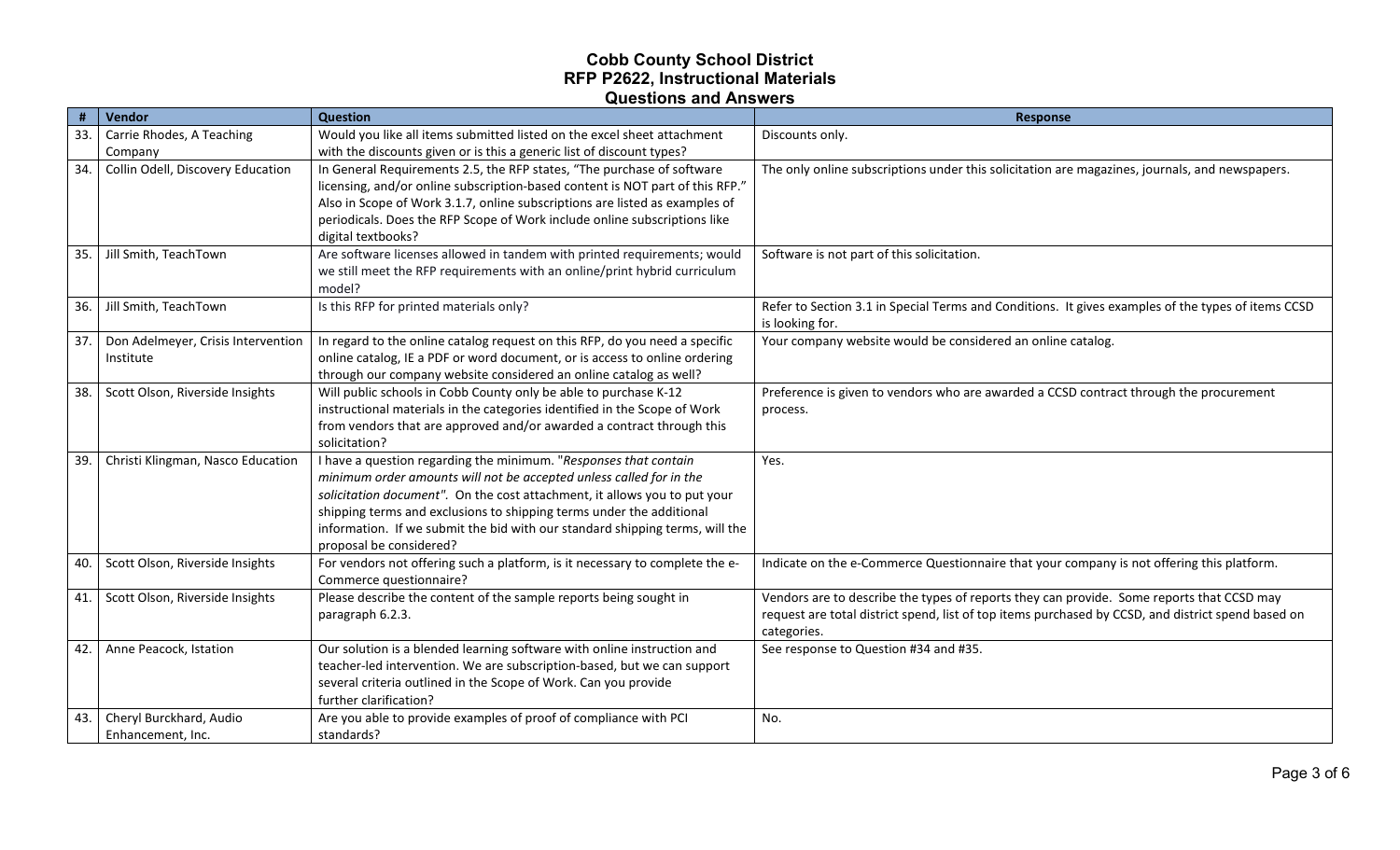| #   | Vendor                                       | <b>Question</b>                                                                                                           | Response                                                                                               |
|-----|----------------------------------------------|---------------------------------------------------------------------------------------------------------------------------|--------------------------------------------------------------------------------------------------------|
| 44. | Cheryl Burckhard, Audio                      | Should the proposals be organized according to the check list on page 29,                                                 | Refer to Section 2.0 in Submission Requirements.                                                       |
|     | Enhancement, Inc.                            | or should section 6 - Non-Cost proposal submission requirements be                                                        |                                                                                                        |
|     |                                              | provided first?                                                                                                           |                                                                                                        |
| 45. | Cheryl Burckhard, Audio<br>Enhancement, Inc. | Within the checklist on page 29, reference form is listed twice. Item<br>number 5, and under special terms and conditions | Both are referring to Section 12.0, References on page 18.                                             |
|     |                                              | Is item number 5 "Vendor Reference Form" referring to page 17 the                                                         |                                                                                                        |
|     |                                              | representatives form?                                                                                                     |                                                                                                        |
|     |                                              | Under special terms and conditions References - Section 13.0, is this                                                     |                                                                                                        |
|     |                                              | section 12.0?                                                                                                             |                                                                                                        |
| 46. | Cheryl Burckhard, Audio                      | 6.2.3 "Describe your reporting capabilities and provide sample reports"                                                   | See response to Question #41.                                                                          |
|     | Enhancement, Inc.                            | What type of reporting are you looking for in this section?                                                               |                                                                                                        |
| 47. | Collins Foster, HealthWise                   | Is this a required action for all vendors, every year?                                                                    | No.                                                                                                    |
| 48. | Collins Foster, HealthWise                   | Is this a new process (or one that my predecessors would have submitted                                                   | This is a new solicitation that has not been issued before.                                            |
|     |                                              | last year)?                                                                                                               |                                                                                                        |
| 49. | Collins Foster, HealthWise                   | Specifically, does HealthWise need to submit a proposal?                                                                  | Preference is given to vendors who are awarded a CCSD contract through the procurement<br>process.     |
| 50. | Christina Williams, GALE                     | Is this a purchasing cooperative or is it to fulfill a specific need? Specific and                                        | Per the solicitation, "The purpose of this RFP is to offer CCSD schools and departments with a list of |
|     |                                              | immediate need for school year 2022-23. Will the purchase occur in July                                                   | qualified and approved vendors from which they can purchase K-12 instructional materials on an as-     |
|     |                                              | 2022?                                                                                                                     | needed basis with a discount off list price."                                                          |
| 51. | Christina Williams, GALE                     | Are purchases be made at the district level or are individual schools going                                               | Orders may be placed at the district level or by individual schools.                                   |
|     |                                              | to purchase separately? If at district level, will district be purchasing for all                                         |                                                                                                        |
|     |                                              | schools at each level (ie elementary middle, high)?                                                                       |                                                                                                        |
| 52. | Christina Williams, GALE                     | Is being on the purchasing list a requirement to do business with Cobb Co?                                                | See response to Question #38.                                                                          |
|     |                                              | if not on the purchasing list, can we still sell directly to schools?                                                     |                                                                                                        |
| 53. | Christina Williams, GALE                     | As Gale is an established vendor, do we need to re-submit our details for<br>this RFP?                                    | See response to Question #49.                                                                          |
| 54. | Christina Williams, GALE                     | Are you looking for a percentage discount or detailed pricing? For ebooks                                                 | CCSD is looking for percent discounts.                                                                 |
|     |                                              | do you want a title list with list pricing?                                                                               |                                                                                                        |
| 55. | Christina Williams, GALE                     | Is this purchasing agreement contract for multiyear subscription? If so, how                                              | See response to Question #34.                                                                          |
|     |                                              | many years?                                                                                                               |                                                                                                        |
| 56. | Sandy Kline, PRC-Saltillo                    | Does this bid include Speech Generating Devices for the non-verbal                                                        | Special Education devices are included in this solicitation.                                           |
|     |                                              | student?                                                                                                                  |                                                                                                        |
| 57. | Kacy Kish, ACT                               | Page 5. The RFP requires vendors to submit original and hard copy                                                         | See response to Question #27.                                                                          |
|     |                                              | proposals. Will CCSD accept docusign signatures in the original proposal                                                  |                                                                                                        |
|     |                                              | instead of wet ink signatures?                                                                                            |                                                                                                        |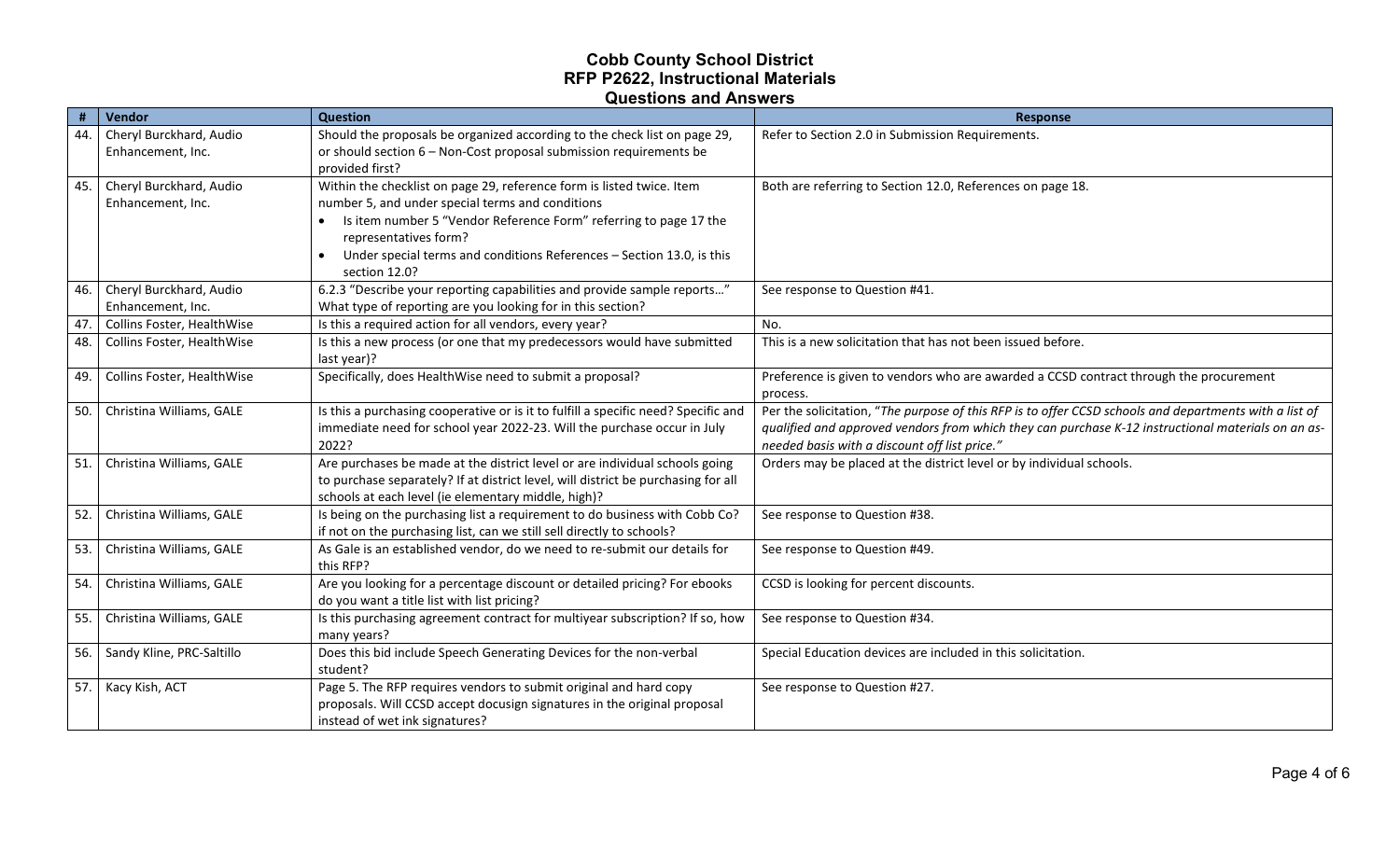|     | Vendor                    | <b>Question</b>                                                                                  | <b>Response</b>                                                                                    |
|-----|---------------------------|--------------------------------------------------------------------------------------------------|----------------------------------------------------------------------------------------------------|
| 58. | Kacy Kish, ACT            | Page 6, Requirement 2.5. Please confirm that the numbering 2.5.1, 2.5.2,                         | See response to Question #17.                                                                      |
|     |                           | and 2.5.3 does not need to be used when submitting the electronic files,                         |                                                                                                    |
|     |                           | and that vendors should label the Non Cost Proposal Section 6 and the Cost                       |                                                                                                    |
|     |                           | Proposal Section 7, as requested on pages 13-14.                                                 |                                                                                                    |
|     | 59. Kacy Kish, ACT        | Page 7, Requirement 3.5. Given that this is a catalog RFP where vendors can                      | Yes, that is possible.                                                                             |
|     |                           | propose a large range of products for CCSD to consider and add to the                            |                                                                                                    |
|     |                           | approved list, does the "cost evaluation formula" and application of "lowest                     |                                                                                                    |
|     |                           | price" apply? Isn't it possible that the product with the lowest price might                     |                                                                                                    |
|     |                           | not be directly related to what another vendor is proposing?                                     |                                                                                                    |
|     | 60. Kacy Kish, ACT        | Page 8, Requirement 2.5. This requirement states "the purchase of                                | See response to Question #34 and #35.                                                              |
|     |                           | software licensing, and/or online subscription-based content is NOT part of                      |                                                                                                    |
|     |                           | this RFP. Please confirm that CCSD will consider proposals that include a                        |                                                                                                    |
|     |                           | student license for curriculum, assessment, or practice test materials.                          |                                                                                                    |
|     | 61. Kacy Kish, ACT        | Page 29, RFP Checklist. The fifth item on the bulleted list and the last sub-                    | See response to Question #45.                                                                      |
|     |                           | bullet on the list seem to be for the same requirement "references,"                             |                                                                                                    |
|     |                           | however in the last sub-bullet it says "References-Section 13.0" and there                       |                                                                                                    |
|     |                           | does not appear to be a section 13.0. Please clarify if there are two                            |                                                                                                    |
|     |                           | reference requirements.                                                                          |                                                                                                    |
| 62. | Kacy Kish, ACT            | Attachment A, Cost Proposal. If vendors are proposing more than one                              | Refer to Section 4.0 in Special Terms and Conditions.                                              |
|     |                           | product for a category (two assessments), how should this be shown in the                        |                                                                                                    |
|     |                           | Cost Proposal. For example, do vendors add a line for each product under a                       |                                                                                                    |
|     |                           | category? Or in order to answer the questions in row 10 and below do we                          |                                                                                                    |
|     |                           | need to create a separate tab for each product proposed?                                         |                                                                                                    |
| 63. | Kacy Kish, ACT            | Attachment A, Cost Proposal. It appears in columns E, F, G, and H that                           | Vendors are to list the discount being offered in Column D.                                        |
|     |                           | vendors indicate yes/no if a discount is being offered. What information is                      |                                                                                                    |
|     |                           | requested in column D "Discount"? Do vendors put the proposed price to                           |                                                                                                    |
|     |                           | CCSD for each product in Column D?                                                               |                                                                                                    |
| 64. | Jon Dantzler, Great Minds | Does this RFP include full core curriculum programs for consideration (such                      | Refer to Section 3.1 in Special Terms and Conditions. It gives examples of the types of items CCSD |
|     |                           | as a core science curriculum or a core ELA curriculum)?                                          | is looking for.                                                                                    |
| 65. | Jon Dantzler, Great Minds | How many classrooms are there in the district in grades K-2?                                     | The number of classrooms is not available at this time.                                            |
| 66. | Jon Dantzler, Great Minds | How many students are there in grades K-5?                                                       | The number of students is not available at this time.                                              |
| 67. | Jon Dantzler, Great Minds | How many teachers are there in grades K-5?                                                       | The number of teachers is not available at this time.                                              |
| 68. | Jon Dantzler, Great Minds | How many students are there in grades 6-8?                                                       | The number of students is not available at this time.                                              |
| 69. | Jon Dantzler, Great Minds | How many ELA teachers are there in grades 6-8?                                                   | The number of teachers is not available at this time.                                              |
| 70. | Procurement Team, Thimble | Should we still respond to this RFP if software/curriculum licenses are part<br>of our offering? | Software/licensing is not part of this solicitation.                                               |